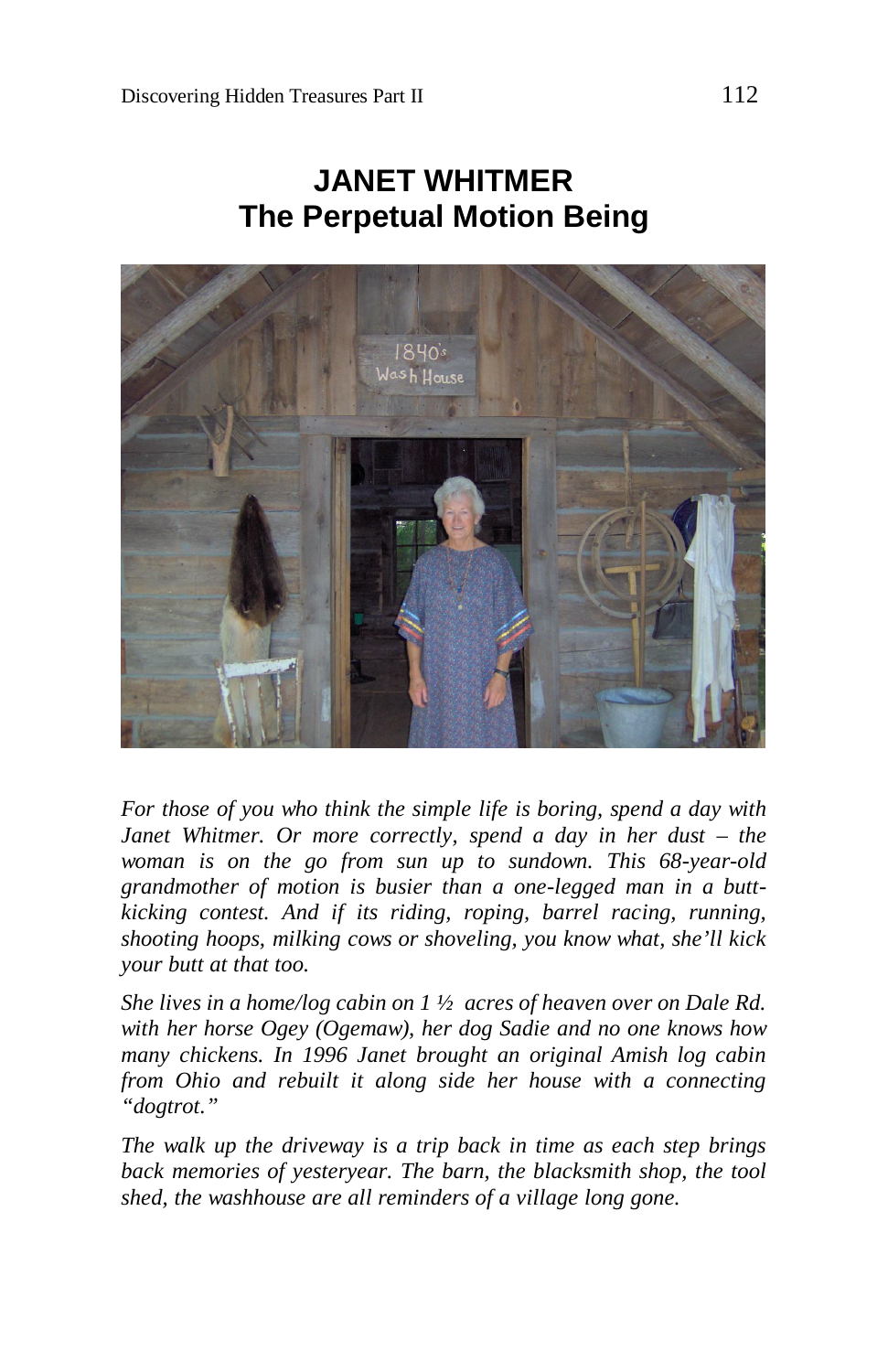*But don't be fooled by the surroundings. This woman is a modern day dynamo who has a place to relax after burning daylight in the fast paced world of today.*

*The oldest of nine children (seven girls & two boys) in Beaverton, Janet lived in town until age 14. "My dad worked quite a few different jobs," she said. "If there was a promotion or new job my parents celebrated and usually nine months later I had another brother or sister."* 

*The majority of her time as a child was spent at her grandfather's farm getting dirty and riding the horses. She was so addicted to horseflesh when she finally got her own horse as a teenager she asked all her relatives (most of them farmers) to give her nothing but hay and oats for Christmas.*

*As an adult Janet worked as a Customer Service Rep (CSR) in the insurance business, first with the Schumacher Agency in Beaverton then at Ferris & Maxwell in Midland. A CSR is a nice title that basically means you do the paper work but don't sign your name at the bottom…or get the commissions.*

*At age 38 she tried her hand at being a jockey, which didn't last long. The first race in Harrison she lost a stirrup and had a runaway horse. The second race was in the rain at Standish. Upon returning to the barn totally covered in mud, a new adventure seemed appropriate. There would be no third race.*

*Her connections in the horse world eventually led to a job with T-Bill Stables owned by Walter and Carolyn Bay where she works "just about as many hours as I want to." Her friendship with Carolyn eventually led to getting back into the barrel racing circuit- Senior and Open classes – she's that good!*

*She's been the Race Secretary for harness racing at the Gladwin County Fair for over 25 years and on the Fair Board for 31 years; plays basketball for the Twin Oak Farms women's team in the Beaverton recreational league; runs 5ks, 10ks, ½ marathons and occasionally competes in the Old Kent (now 5/3rd) Bank 15 mile race.*

*Did I mention she was busy?*

#### **ROR: When did your fascination with horses begin?**

**Janet:** My grandfather would let me ride the draft horses while he cultivated the fields and I would ride up there all day. It just killed me the day he bought a tractor and decided to sell Joe & Goldie (Belgians). I made my dad write on a piece of paper 'Sis, I will get you a horse' – I've still got that paper. When I was 13 my dad finally gave in and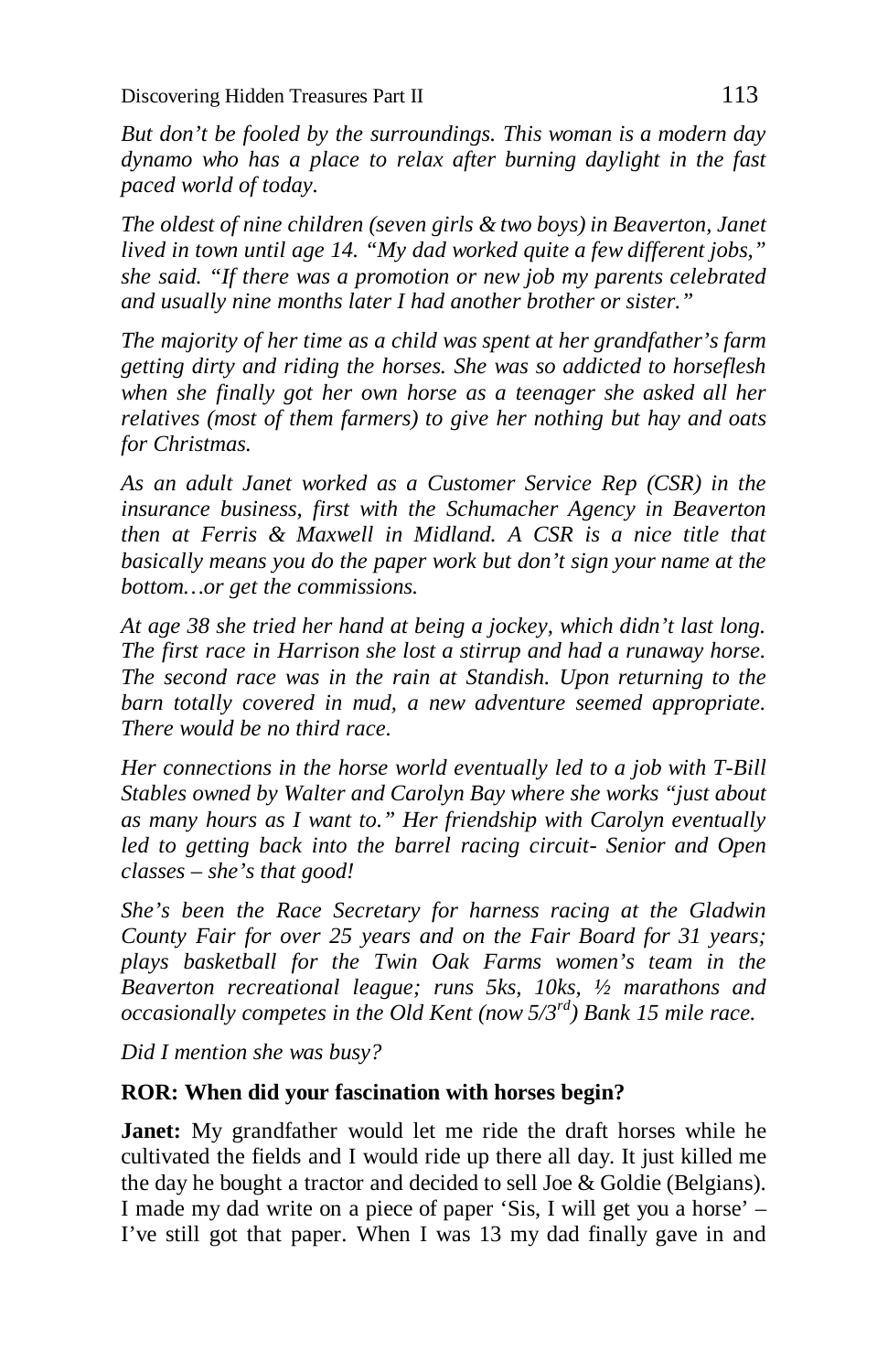bought me a mare. I kept her in my neighbor's chicken coop until we moved out to the farm the next year.

#### **ROR: You've been involved with the Gladwin County Fair for a long time. How did that association begin?**

**Janet:** I used to ride my horse eight miles to the fairgrounds to horse shows. I was at the last fair when they closed in 1954 and was there when they started up again in 1976 and have been involved ever since.

#### **ROR: How old is your Amish log cabin and what exactly is a "dogtrot" anyway?**

**Janet:** We think the cabin was built between 1820 and 1850. No one really knows for sure. A dogtrot is a log cabin term for a breezeway – most are open spaces but I've enclosed mine. It was disassembled in Ohio and trucked up here. We had a "frolic" with my Amish friends and neighbors who helped rebuild it. Thank God someone noticed the logs were actually number stamped because our chalk numbers came off in the rain and we might never have gotten it put back together.

#### **ROR: You have a unique, close relationship with many of the Amish. How did that start?**

**Janet:** Enos Swartzentruber bought the Kerswell Farm in 1979 and needed insurance. He was the first Amish contact. Amos Gingerich and his family were the second to move up here and I got to know them very well. He was pretty impressed that I could milk a cow (laughing). I've been a delivery service/driver for many of the Swartzentruber Order – medical emergencies are about the only time they can ride in a motorized vehicle.

### **ROR: You are also a barrel-racing grandmother. Tell me about that.**

**Janet:** I raced barrels at the fairs and in 4-H when I was a kid. Then when I started working for T-Bill Stables, they provided me with good horses to ride so I got back into the sport. I've qualified for the Nationals, which I'm kinda proud of for my age (laughing). But now my granddaughter and son-in-law are racing and it's become a family event.

#### **ROR: I've heard a little about your "sister trips." How did that get started?**

**Janet:** In 1992 my mother was diagnosed with pancreatic cancer. She wanted to take one last nice trip and have all of us girls go with her. So we packed up and headed for Gettysburg, PA. When she passed away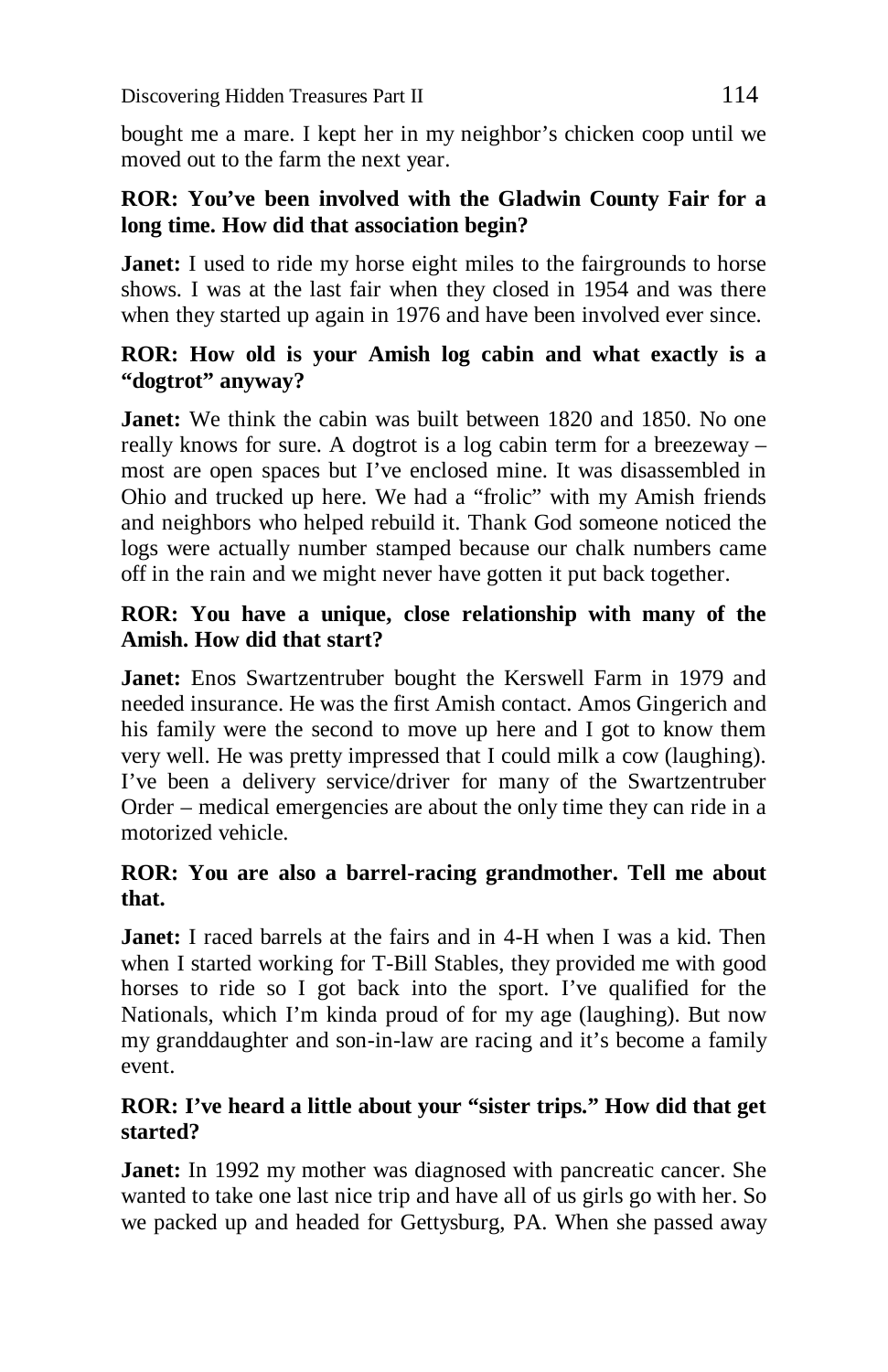we decided to continue taking trips in her honor. We've since lost another sister but we've kept going somewhere almost every year – New York, Door County, back to Gettysburg. I'll admit most of the trips revolve around antique shopping. We rotate who picks the destination but keep it a secret and send each other clues.

#### **ROR: Speaking of antiques, your place is full of them, especially old tools. What are some of the unique ones you have?**

**Janet:** I've got so many I can't remember what they were used for. I usually have to ask one of my Amish friends to remind me. There's a lady over in the Thumb who's got a wooden sprayer she says her husband's grandfather used in the fields. I've never seen or even heard of such a thing. But one of these days I'm gonna go over there and look.

## **ROR: This is your 50th High School Reunion year – Class of '57. How big was your class and do you see your classmates much?**

**Janet:** Yes, it's a great group – 52 graduates in our class. We don't wait for reunion years. Since our  $40<sup>th</sup>$  reunion, we get together every 3 months, usually at someone's house. Most of them live within a day's travel distance and many still live right here in the area. At least 25, sometimes as many as 40 or 45 come to a gathering. We're lucky – we've only lost four classmates so far.

#### **ROR: And speaking of gatherings, I saw quite a few chickens running around your place on Michigan Log Cabin Day (June 24th , 2007). Do you raise chickens to eat or for the eggs?**

**Janet:** You probably noticed they were pretty small chickens. I raise Banty miniature chickens. I don't sell them but I need to get rid of a few roosters if anyone's interested. There's not much meat on them but they are good eating if you cook enough and it would probably take a dozen eggs to make a decent omelet (laughing).

#### **ROR: I know you're a history buff – tell me about your involvement with the Daughters of the American Revolution.**

**Janet:** That took me two years of research. I knew we had relatives in the Revolutionary War but proving it was quite a task. My maiden name is Calhoun but originally it was Calquin from Scotland. We are descendants of Andrew Calhoun of Massachusetts who fought two different times in the war – on the American side – must have gone home to tend to the crops in between I guess.

#### **ROR: You also have a passion for holidays, especially Halloween…**